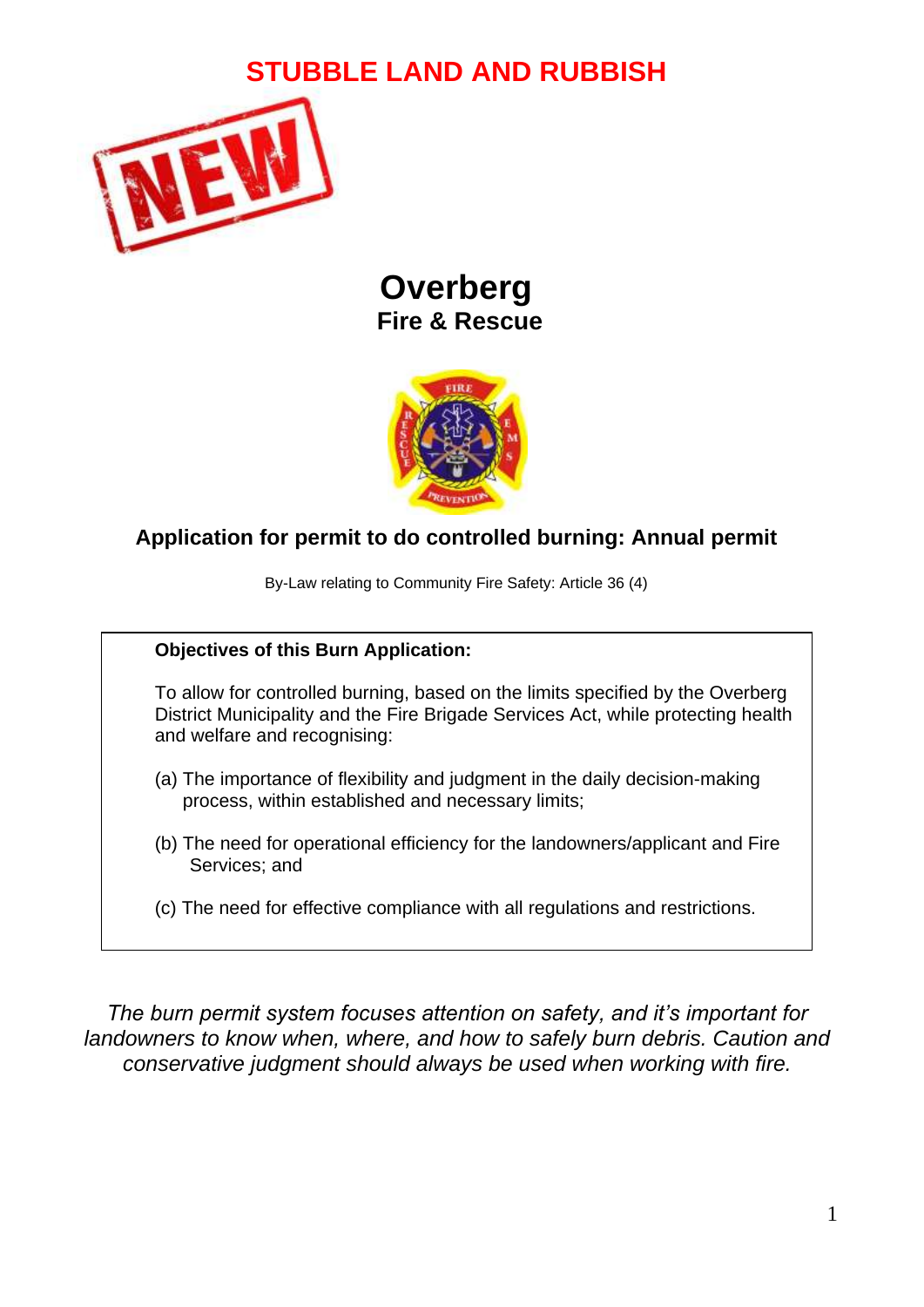#### **TYPE OF APPLICATION:**

- **Stubble burning** is the planned burning of the stubble that remains after the grain crop, such as wheat etc., has been harvested.
- **Stubble and fuel load** remaining on agricultural field when preparing to plant are included in the application.
- **Rubbish-dump** burns are included in this application, subject to your FMU Leader's confirmation of the safety of the dump site.

PLEASE NOTE: This burning permit EXCLUDES STACK BURNS / SLASH BURNS. Please follow the standard permit application process for these burns.

#### **To the applicant:**

Please mark:

| <b>Municipal Area</b> |  |
|-----------------------|--|
| <b>Bredasdorp</b>     |  |
| Caledon               |  |
| Grabouw               |  |
| Swellendam            |  |
| Villiersdorp          |  |

- 1. Please complete this form and supply as much information as possible in order to speed up the process. (\*) Information **must** be supplied.
- 2. PLEASE NOTE: Incomplete forms will not be considered.
- 3. An accurate farm map, which clearly indicates the blocks and/or dump site to be burned, **must** accompany this application.
- 4. Neighbours must be informed of the proposed burn.
- 5. This is an application, the permit for permission will follow.
- 6. Permits will not be issued to applicants who do not have sufficient manpower or equipment to control the burn.
- *7.* Any burning that is to be done within or close to a residential area in the TWK Municipal area, must be approved by the Department of Health.
- *8.* Return the form per email to: **[Info@overbergfpa.co.za;](mailto:Info@overbergfpa.co.za)** Contact number: 028 425 1690 ask for the FPA.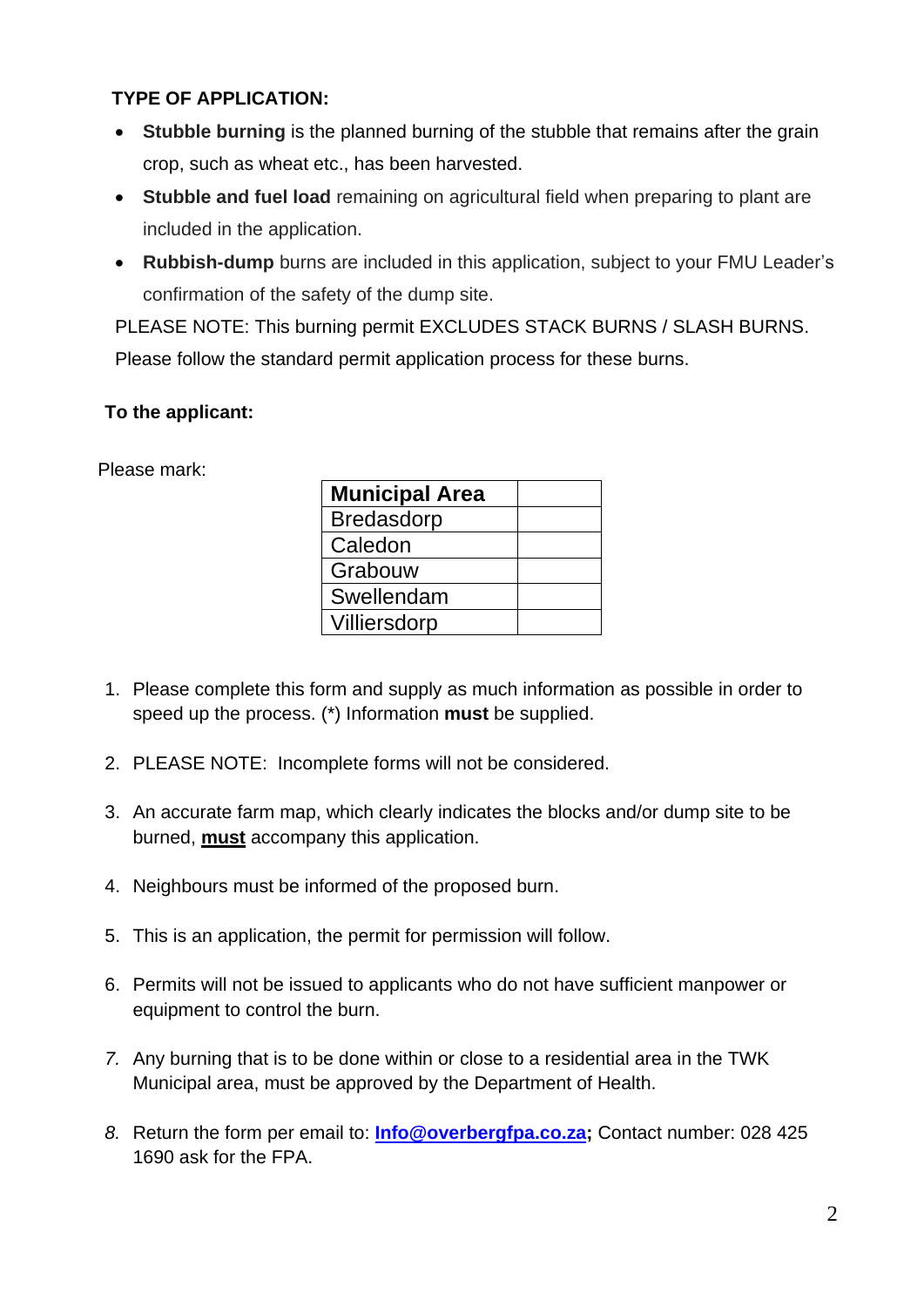## **1. Details of applicant**

|           | Name of applicant:        |
|-----------|---------------------------|
| $\bullet$ | ID Number of owner:       |
| $\bullet$ | Registered Farm name:     |
| $\bullet$ | <b>Physical Address:</b>  |
|           |                           |
| $\bullet$ | Contact number:           |
| $\bullet$ | Email address for permit: |
| $\bullet$ | Postal address:           |
|           |                           |
|           | .<br>.                    |

#### **2. TYPE OF VEGETATION /** *TIPE PLANTEGROEI*

Please refer to item 3 on pg 2 (farm map) and ensure that the intended blocks are clearly marked.

- **Stubble lands**
- **Rubbish dump**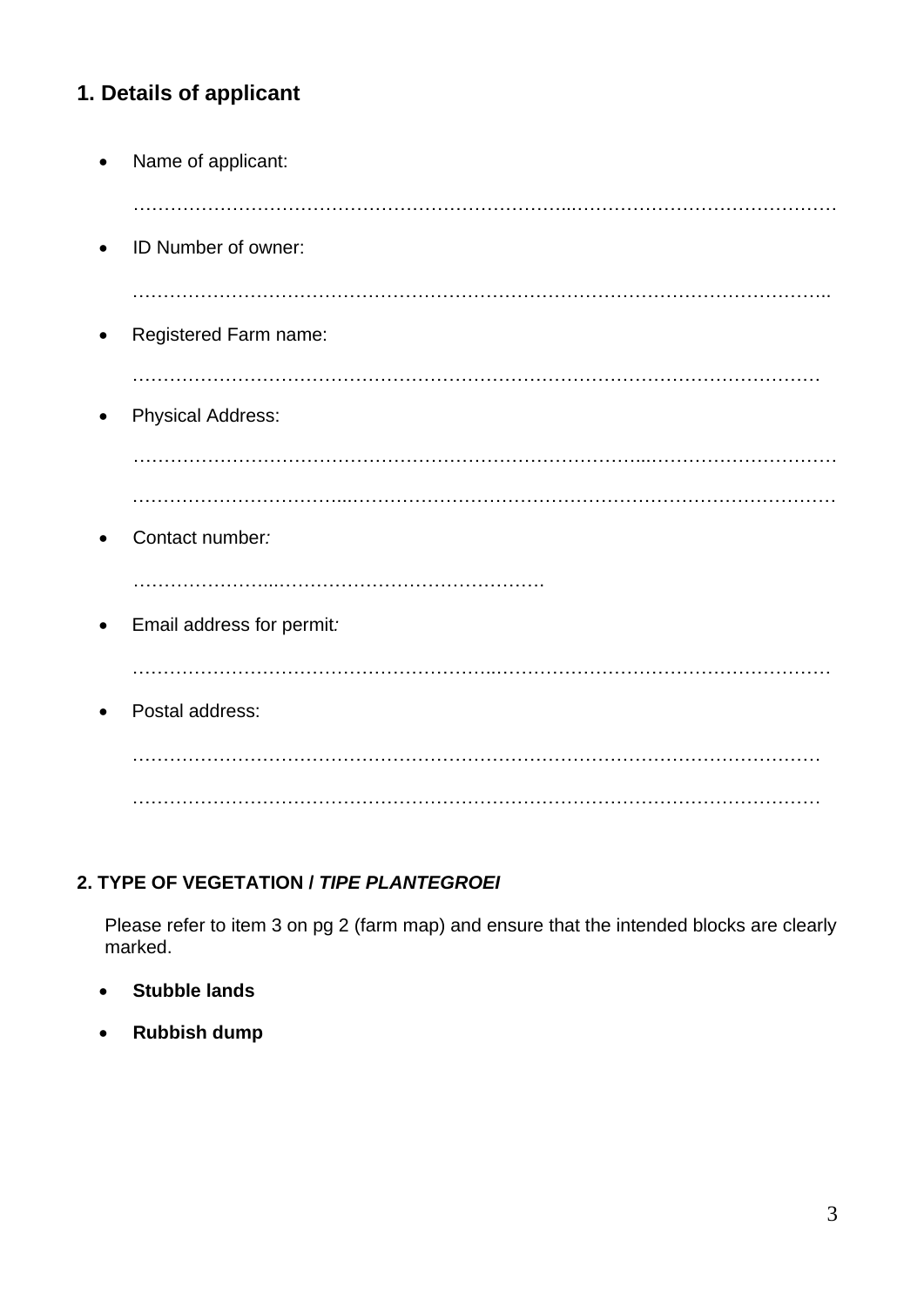#### **3. DESCRIPTION OF THE AREA**

- Is the total area accessible for vehicles: Yes / No
- Are the water dams accessible for vehicles: Yes/ No
- Rubbish Dump Safety inspection done by FMU leader? Yes / No

IF the answer is NO, please provide the reason below:

…………………………………………………………………………………………. …………………………………………………………………………………………. ………………………………………………………………………………………….

*For your FMU leader's contact details please contact Keith (goFPA) at 028 425 1690*

#### **4. EQUIPMENT AND MANPOWER PRESENT DURING THE CONTROLLED BURN***:*

- Personnel: ………………..
- Fire beaters: ………………..
- Bakkie units: ............. Contents in *L:* ………..…..
- Water tankers/trailers/or carts: ….….. Contents *in L:* …………….
- Manpower and equipment that will guard the burn, after completion, for a minimum of 24 hours and / or until it is cold / completely out:\*
	- o Personnel: ……………..
	- o Fire beaters: ……………
	- o Bakkie units: …………..
	- o Water tanker/trailers or carts: ……… Contents in *L*: ….……..

#### **5. TIME PERIOD WHICH THE ISSUED PERMIT WILL BE VALID IS**

- 15 January 2020 to 15 December 2020
- Valid permit is subject to land- owner/user calling the Control Room before the burn starts.
- No burning on Red FDI or Fire-ban days.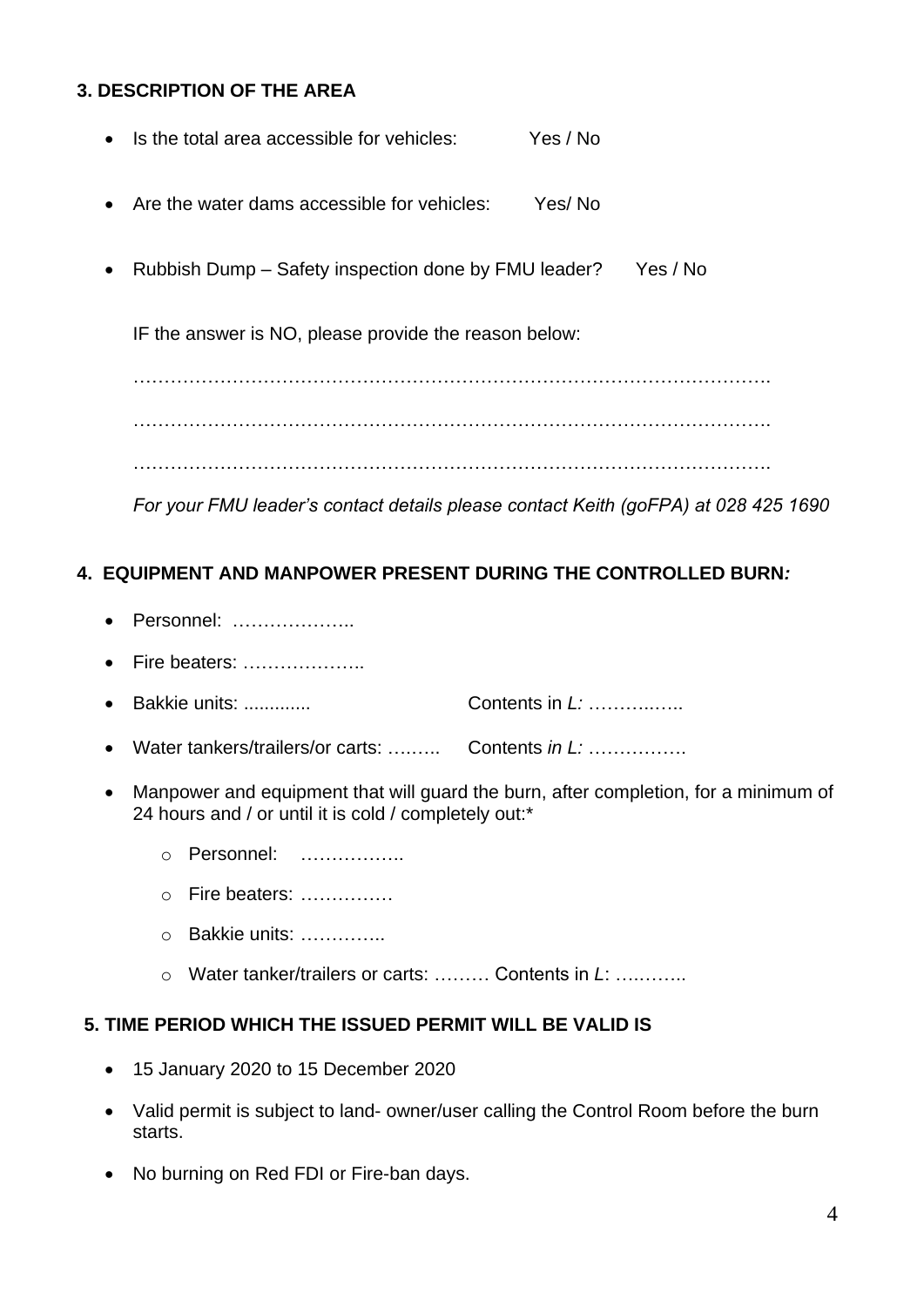#### **6. NEIGHBORS /** *BURE*

Attach a list of neighbors with confirmation that they have been informed of the intended burn(s).

| <b>Name</b> | <b>Farm Name</b> | Contact # | <b>Confirmation</b> |
|-------------|------------------|-----------|---------------------|
|             |                  |           |                     |
|             |                  |           |                     |
|             |                  |           |                     |
|             |                  |           |                     |
|             |                  |           |                     |
|             |                  |           |                     |

#### **7. REMARKS**